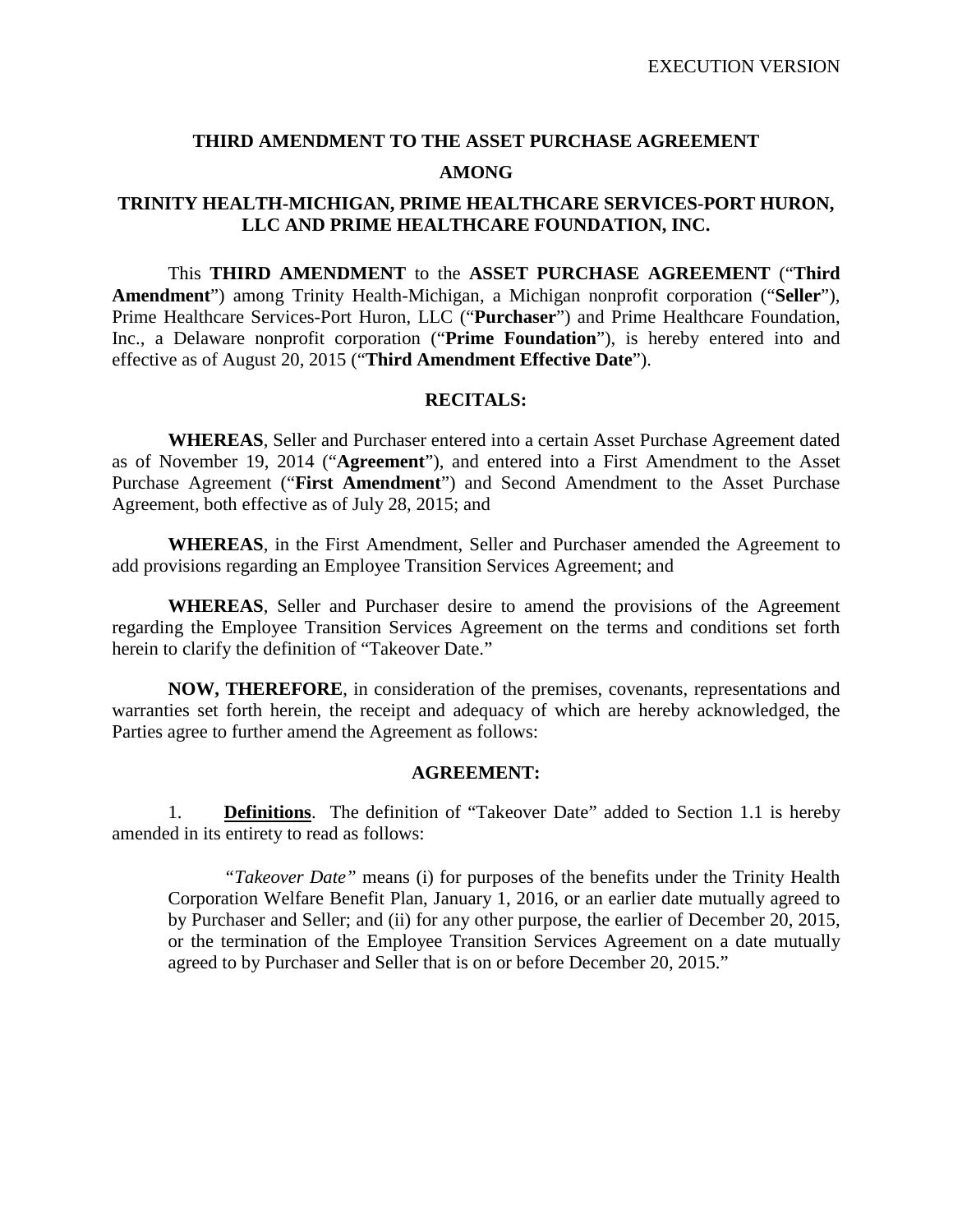2. **Miscellaneous.** Except as otherwise expressly set forth herein, the remaining terms of the Agreement, as amended, remain in full force and effect. Defined terms not otherwise defined herein shall have the meaning attributed thereto in the Agreement, as amended. This Third Amendment may be executed in counterparts, each of which will be deemed an original, and together, one instrument.